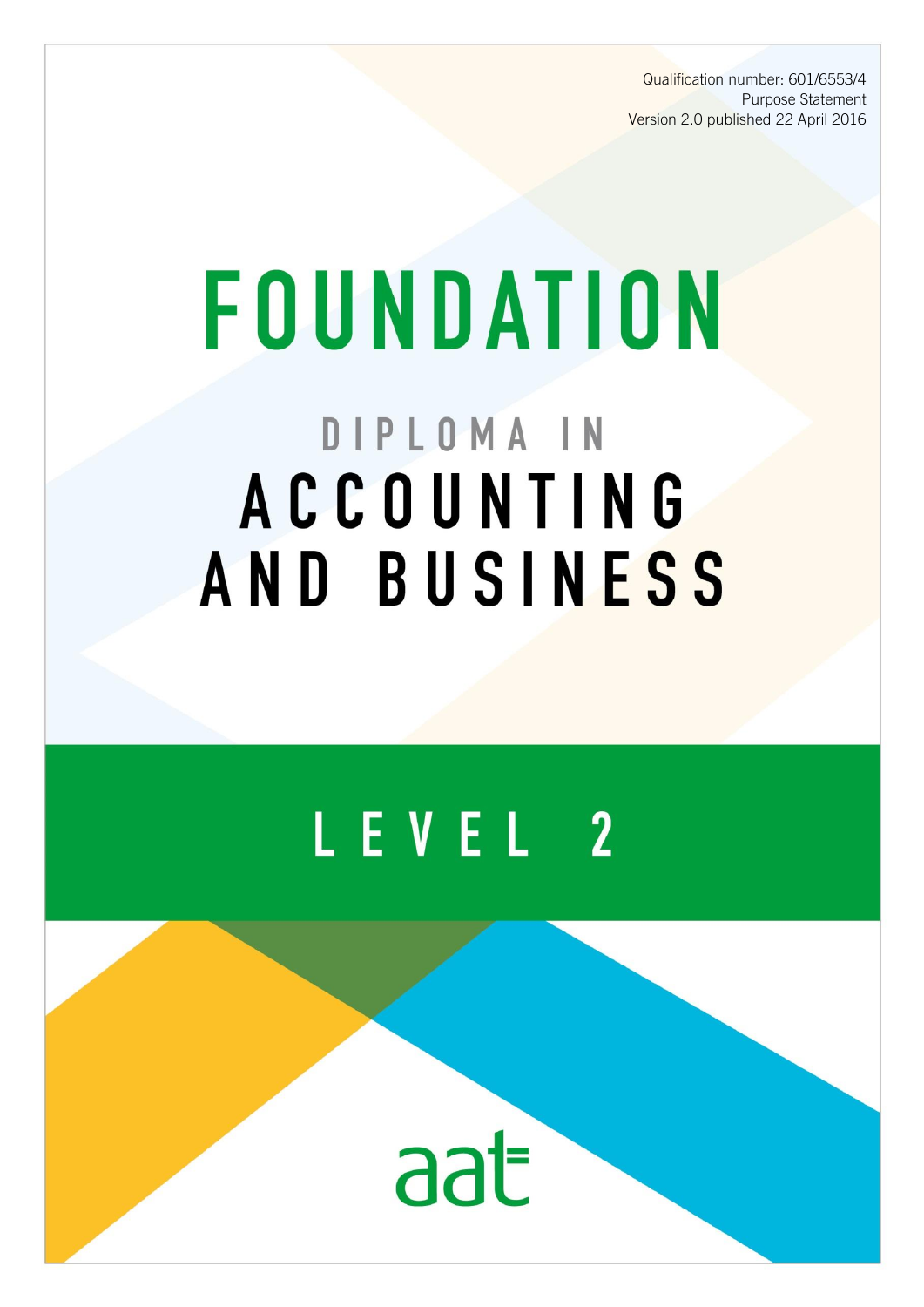### The AAT Foundation Diploma in Accounting and Business

#### Who should choose to study this qualification?

The AAT Foundation Diploma in Accounting and Business is ideal for anyone wishing to study accountancy and finance alongside a range of complementary business and personal skills.

The purpose of the AAT Foundation Diploma in Accounting and Business is to offer the foundation accounting knowledge needed to progress to employment or further study in accountancy and finance, alongside business and personal skills that are transferable to any sector and additional business knowledge relevant to accountancy. The Foundation Diploma offers a broader focus than the Foundation Certificate, which enhances employability and is particularly suitable for young people studying full time.

AAT does not set any prerequisites for the study of the AAT Foundation Diploma in Accounting and Business. However, for the best chance of success, we recommend that students begin their studies with a good standard of English and maths. If students do have any other relevant school or college qualifications, a degree or some accounting experience, these may in certain circumstances entitle students to claim exemptions.

#### Why choose this qualification?

At Foundation Level, AAT offers both the AAT Foundation Certificate in Accounting and the AAT Foundation Diploma in Accounting and Business.

Students should choose the AAT Diploma in Accounting and Business if they are interested in developing transferable business and personal skills alongside their core accountancy skills. The Foundation Diploma may also be valuable for those entering the workplace for the first time or for those changing career who would like additional support in upskilling to enter (or re-enter) a business environment. The AAT Foundation Diploma in Accounting and Business is particularly suitable for 16–19-year-old students undertaking a study programme.

This qualification will usually take around one year to complete if studying full time.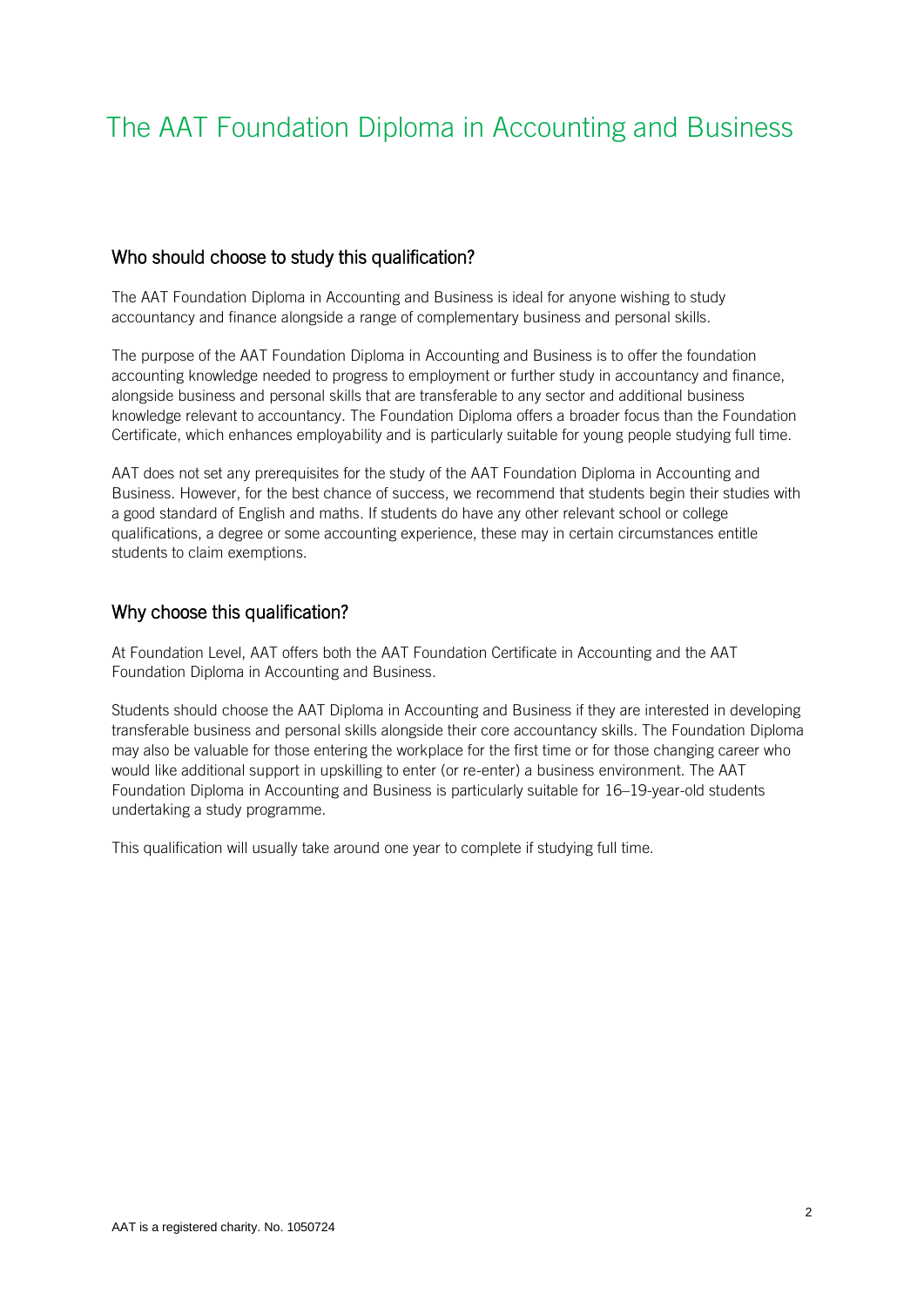#### What does the qualification cover?

The AAT Foundation Diploma in Accounting and Business covers a broad range of core accounting skills, as well as accountancy-related business skills and communications and personal skills. It comprises nine mandatory units (330 guided learning hours):

- Bookkeeping Transactions
- Bookkeeping Controls
- Elements of Costing
- Using Accounting Software
- Work Effectively in Finance
- Business Communications and Personal Skills
- Developing Lifelong Learning Skills
- Introduction to Business and Company Law
- Introduction to Payroll

Working in accountancy requires good communication skills, information technology skills and an understanding of the business environment, as well as an understanding of daily finance/accounting functions. The purpose of this qualification is to ensure that students are well rounded and well prepared to progress into a career in business, finance or professional accountancy, or into further education.

All of the units within the qualification are mandatory. Six units are assessed individually in end-of-unit assessments. This qualification also includes a combined unit assessment, which draws two units together in one assessment, and a synoptic assessment that draws on and assesses knowledge and understanding from across a number of units.

A student completing this qualification will develop accountancy skills in double-entry bookkeeping and basic costing, as well as an understanding of purchase, sales and general ledgers. Students will learn to use accounting software and to develop the professional skills and behaviours needed to contribute effectively in the workplace. Working in accountancy requires good communication skills, IT skills and an understanding of the business environment, all of which are covered by this qualification.

The AAT Foundation Diploma in Accounting and Business also develops additional business skills that have particular relevance to those working in accountancy, finance and general business roles. Students are introduced to the payroll function and learn how to calculate basic pay. Students are also introduced to elements of commercial law that might have an impact on them when working in accountancy, such as contract law, employment law and company law. In addition, students will further develop their business communication and personal skills and will learn how to manage their personal and professional development through lifelong learning.

It is good practice for students to work with employers while studying. However, this may be a mandatory course requirement for 16–19-year-old students on study programmes. It may include work experience or placements, working on projects or exercises set or supervised by those working in the industry, or by attending masterclasses or guest lectures by people working in accounting.

Employers also contribute to the development of AAT qualifications. A student who passes an AAT assessment is passing a test of real workplace skills, set in a real workplace context which has been reviewed by practitioners and industry experts.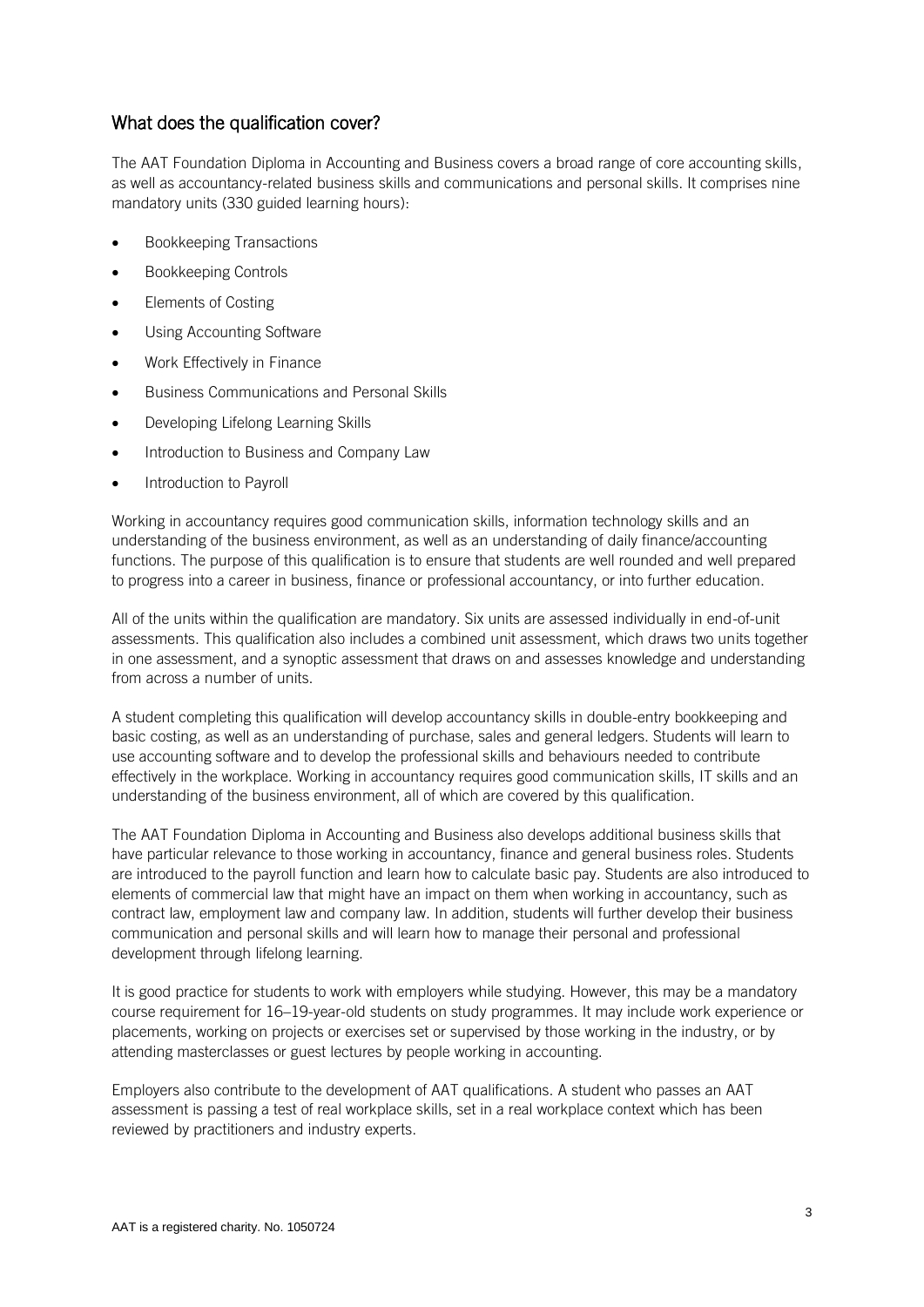#### What will this qualification lead to?

The accountancy and business skills developed by studying this qualification will enable a student to seek employment with confidence and/or to progress to the next level of learning.

A student completing this qualification will develop skills in double-entry bookkeeping and will understand how to use journals, control accounts and a trial balance. Students will also learn how to use an accounting software package, how to process financial information in accordance with company procedures and schedules, and how to provide information to colleagues, suppliers and/or customers as required.

The finance, accountancy, business and communications skills developed in the AAT Foundation Diploma in Accounting and Business can lead to employment as:

- an accounts administrator
- an accounts assistant
- an accounts payable clerk
- a purchase/sales ledger clerk
- a trainee accounting technician
- a trainee finance assistant
- a payroll clerk

The accountancy and finance knowledge developed in this qualification is also the underpinning knowledge needed for the higher-level accountancy and financial skills developed in the Advanced and Professional AAT accounting qualifications:

- AAT Advanced Diploma in Accounting
- AAT Professional Diploma in Accounting

For example, double-entry bookkeeping at Foundation level is the basis for Advanced Bookkeeping in the Advanced Diploma; which leads on to Financial Statements of Limited Companies in the Professional Diploma. Students are introduced to costing at Foundation level, which is then developed in the Management Accounting unit in the Advanced Diploma and expanded further in the Professional Diploma.

#### Is this part of an apprenticeship?

The AAT Foundation Diploma in Accounting and Business is not part of an apprenticeship but will establish the foundation skills and knowledge needed to progress to apprenticeships at higher levels.